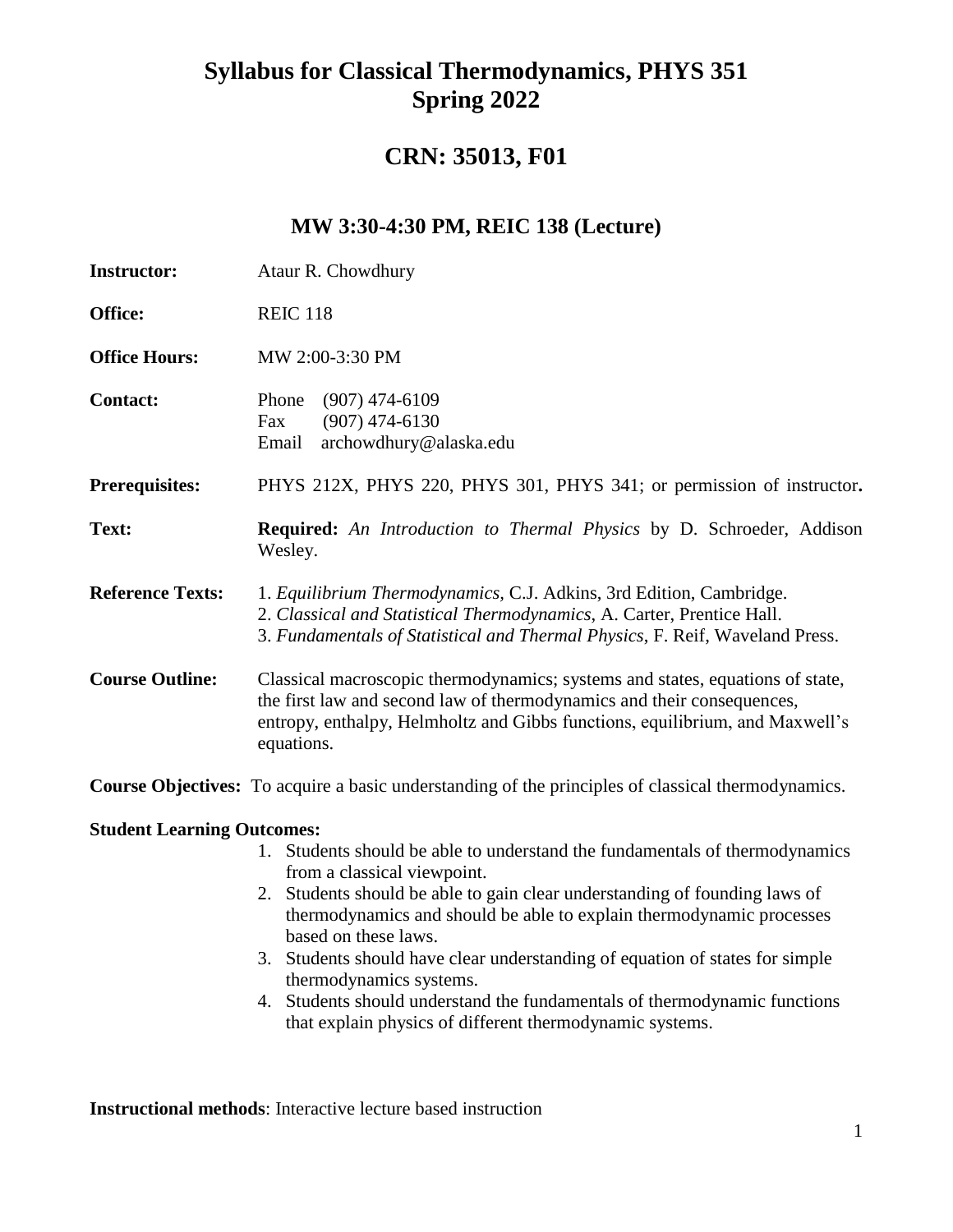### **CRN: 35013, F01**

**Mode of Instruction:** Face-to face live lectures in class

**Credits:** 2 credits: 2 hr. of lecture.

**Help Session:** Help with homework and lab is available through the teaching assistants (TAs) during the hours posted on the door of REIC 122.

MTWR: TBA (REIC 122)

Additional help with homework is available through the instructor during his designated office hours.

#### **Course Requirement and Policies:**

#### Class Attednence/Participation:

For a better understanding of the course material attendance and participation in classroom activities are very important. This particular course is generally regarded as one of the founding courses that deal with the fundamentals of classical thermodynamics, and it is highly expected that the students will commit themselves to attend the class regularly. There will be supplemental materials for this course and the students will be held responsible for all the materials that will be brought in from outside the text. The students will be expected to participate in class activities, and take part in meaningful discussion and ask questions to better comprehend the subject material. Participation will account for 5% of your total grade.

**It is highly expected that the students will cause least disruption of class activities by showing up before the class starts, not leaving the class before it stops, keeping cell phones in silent mode, and refraining from talking during the class.**

**It is not required that you attend class, but because of COVID-19, regular class attendance will be taken in the event of an unwanted tracing for identifying people who could be infected. Also, keep in mind that if you do not show up in class, you will not receive any credit for in-class participation.**

#### Homework:

On the average, 6-8 problems/exercises/questions will be assigned each week on Wednesdays, and these will be posted on the blackboard. The homework will be due back by 5:00 PM on Wednesdays the following week. NO LATE HOMEWORK WILL BE ACCEPTED. NO EXCEPTIONS (barring emergencies and extreme situations). Group work is highly encouraged for solving problems, and for additional help with the homework the students are most welcome to consult the instructor during the office hour or any other time by prior appointment. Any homework you submit should reflect you own best effort. Copying of homework is absolutely not acceptable and will result in a grade of zero for the assignment. All assignments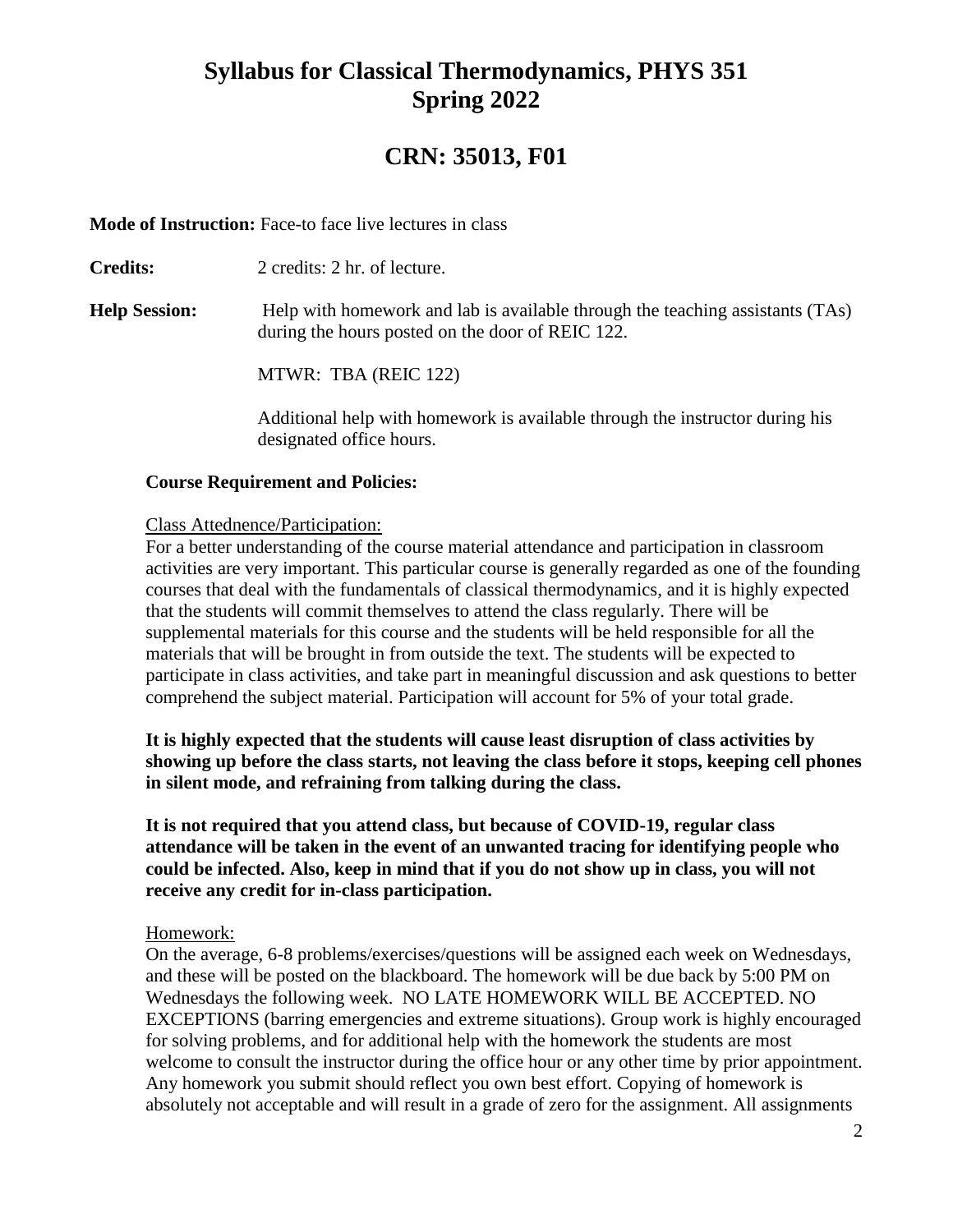### **CRN: 35013, F01**

on homework will be posted on the Black Board, and solutions have to be submitted in a designated drop box inside the physics office, REIC 102.

Quizz: During the lecture, the students will be expected to take part in meaningful discussion and ask questions to better comprehend the subject material. To engage students in active participation, there may be, from time to time, some pop quizzes and clicker questions. These quizzes will be administered at the beginning of the lecture, and are designed to test students understanding of the subject material covered during the preceding week. The quiz may include problems similar to the homework, those worked out in class, and may also include 'intuitive' question pertaining to the subject material covered during the previous week. **All quizzes, without a worsening COVID-19, will take place in class and will have to be submiotted on papers. Make-up quizzes, if you miss class for valid reasons, may be arranged with approval from the instructor.**

#### Examinations:

There will be two midterm examination (February 16, Wednesday, 10:30-11:30 AM, and April 6, Wednesday, TBA) and a final comprehensive examination (April 28, Thursday, 3:15-5:15) for this course. Examinations will consist of, in most part, problems similar to those in the homework and those worked out in class. Midterm will cover the material covered in class and homework prior to the date of test, and the final will be comprehensive and will include material covered during the entire semester**. All exam, without a worsening COVID-19, will take place in class and will have to be submitted on papers. Make-up exams, for valid reasons, may be arranged in consultation with the instructor.**

#### **Course Evaluation:**

Final grade for this course will based on student's performance on homework, classroom participation, midterm, and final with respective weights as follows.

| Homework      | 30%   |
|---------------|-------|
| Participation | 5%    |
| Quizzes       | 15%   |
| Midterm I     | 12.5% |
| Midterm II    | 12.5% |
| Final         | 25%   |
| Total         | 100%  |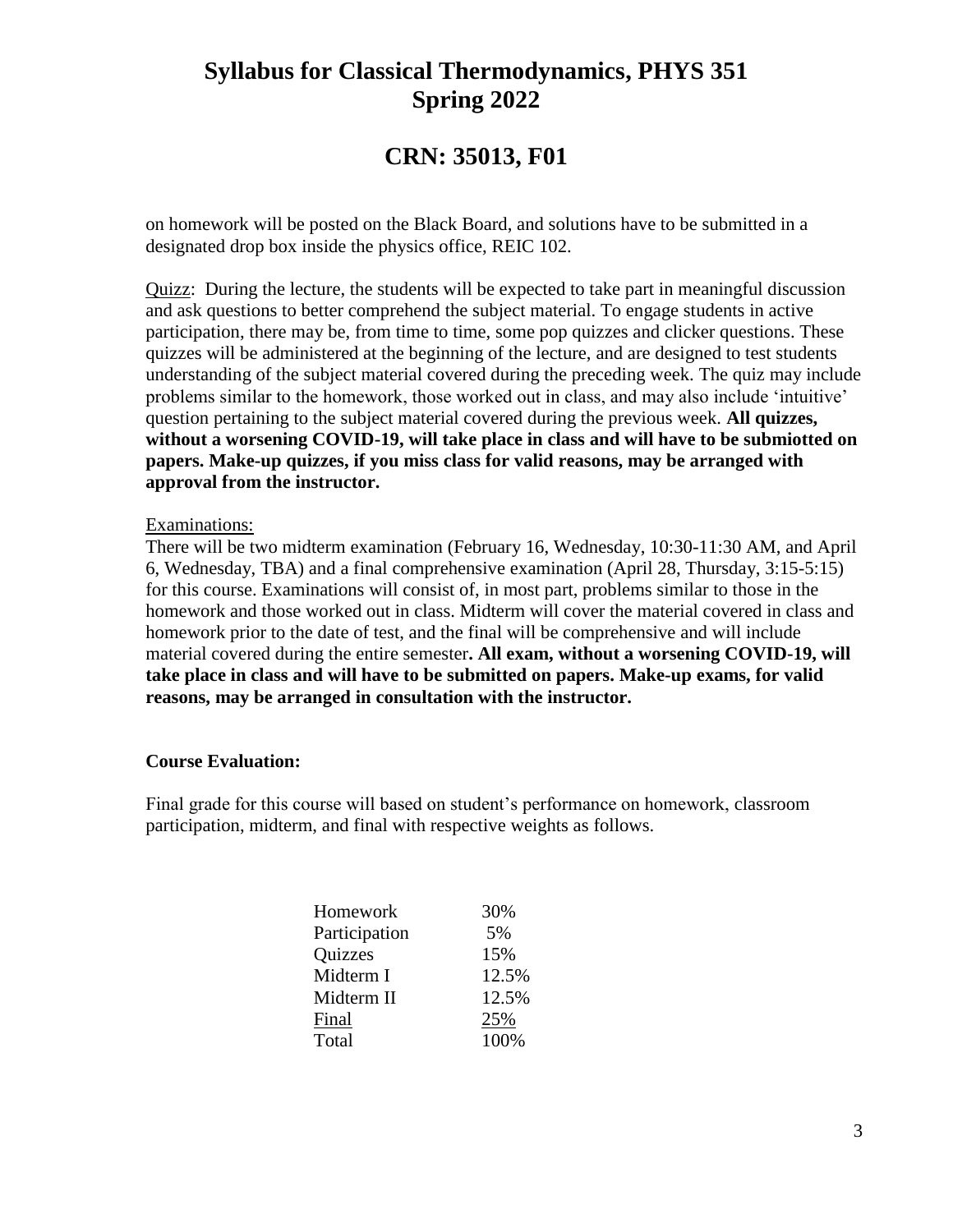### **CRN: 35013, F01**

The final grade for this course will be based on a curve. For a given score, your letter grade will not be lower than what it would be expected based on standard grading scale  $(90-100 = A, 80-100)$  $90 = B$ , etc.). No plus-minus letter grades will be given for this course.

#### **Academic Honesty**

UAF expects and requires academic honesty from all members of the University community, and takes any act of plagiarism and cheating seriously. It is expected that all assignments, including homework and reports, that are turned in for this course must the original work of the individual student. Failure to comply with this policy will result in penalty as stipulated under UAF regulations.

#### **Student Protections and Services:**

**COVID-19 Essentials:** Because of COVID-19, University has put in place some mandatory procedures to adhere to. All student are encouraged to observe these rules to ensure a safe environment for all of us for a successful fall semester. I request all of you to do the following:

- 1) Wear mask during class,
- 2) Maintain social distancing in class,
- 3) Use designated doors for entering and exiting,
- 4) Try to sit at the same place in class (for tracing),
- 5) Check updates about COVID-19 on the website listed below on a regular basis.

#### https**://sites.google.com/alaska.edu/coronavirus/uaf/uaf-students?authuser=0**

Further, students are expected to adhere to the university's policies, practices, and mandates and are subject to disciplinary actions if they do not comply.

**Protection:** Every qualified student is welcome in my classroom. Students at this university are protected against sexual harassment and discrimination (Title IX), and minors have additional protections. As required, if I notice or am informed of certain types of misconduct, then I am required to report it to the appropriate authorities. For more information on your rights as a student and the resources available to you to resolve problems, please go the following site[: www.uaf.edu/handboo](https://www.google.com/url?q=http://www.uaf.edu/handbook/&sa=D&ust=1538527369509000&usg=AFQjCNESuscYx56iZOeUMYOtsncUgPcg9A)

UA is an AA/EO employer and educational institution and prohibits illegal discrimination against any individual: [alaska.edu/nondiscrimination.](https://www.google.com/url?q=http://alaska.edu/nondiscrimination&sa=D&ust=1538527369514000&usg=AFQjCNHjkyq0V2-h5XgnHGAvdWESjUm5bw)

**Services:** As needed, I am happy to work with you, disability services, veterans' services, rural student services, etc to find reasonable accommodations.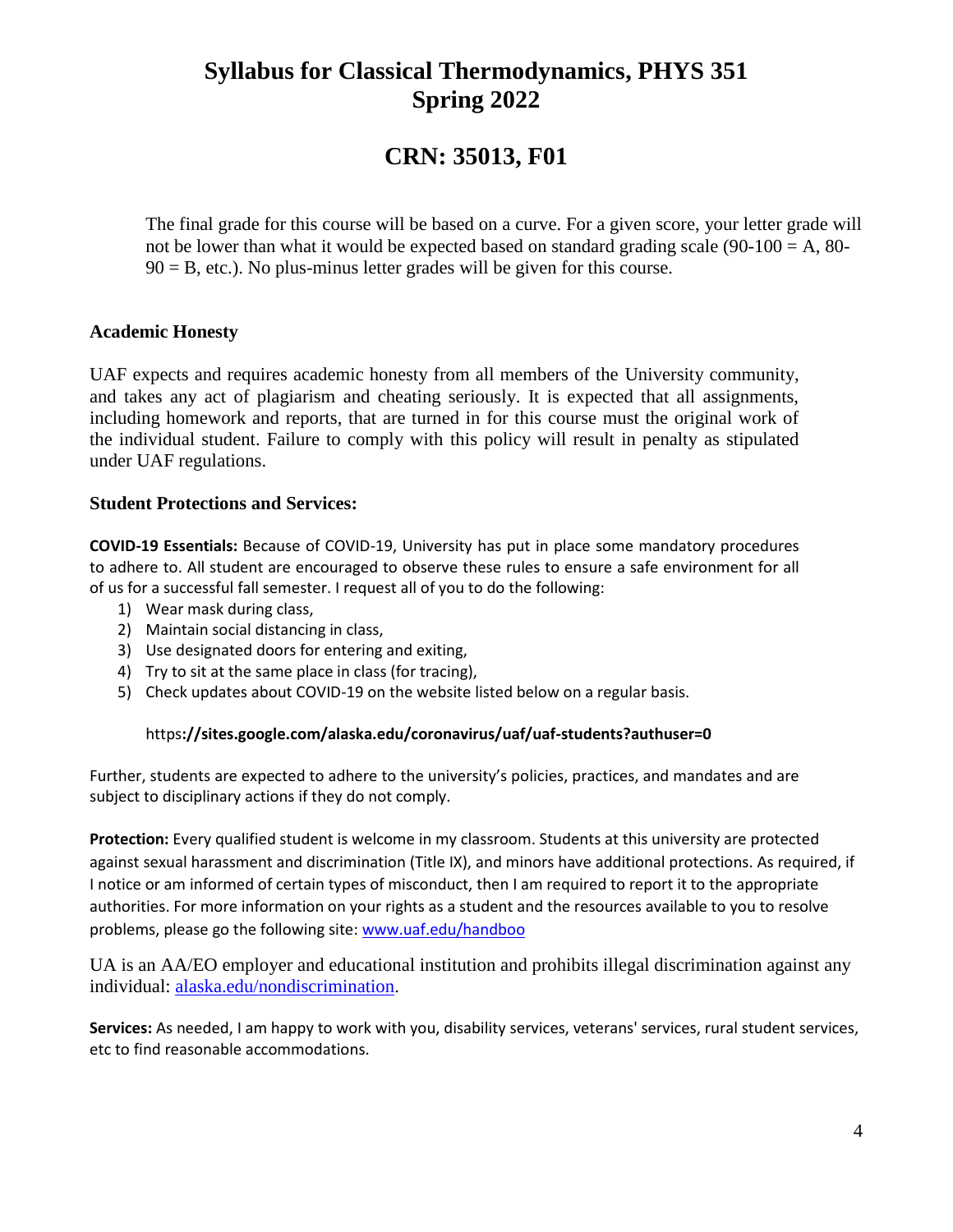## **CRN: 35013, F01**

**Effective communication:** Students who have difficulties with oral presentations and/or writing are strongly encouraged to get help from the UAF Department of Communication's Speaking Center (907- 474-5470, [speak@uaf.edu\)](mailto:speak@uaf.edu) and the UAF English's Department's Writing Center ( 907-474-5314, Gruening 8th floor), and/or CTC's Learning Center (604 Barnette st, 907-455-2860).

#### **General Remarks**

*"Physics is just the refinement of everyday thinking,"* A. Einstein

Physics is the subject that requires you to think and ponder. Physics is not mathematics, but it does require mathematics to make it useful. In order for you to succeed in this course you may pay heed to the following suggestions.

- 1. Read the chapter before it is discussed in class so that you know the material and know what questions to ask for clarification.
- 2. Start your homework on day one so that you have ample time to think about the questions and get the help you need.
- 3. Think the problems through and follow the logical sequence to get the result.
- 4. Do not hesitate to ask for help. We wish all of you to excel and we are here to help.

### **Course Calendar:**

### Tentative Schedule

### Lecture, Reading, and Exam

| Date     | Topics                                 | <b>Reading Assignment</b> |
|----------|----------------------------------------|---------------------------|
| Jan $10$ | syllabus, introduction                 |                           |
| 12       | microscopic model of an ideal gas      | $1.1 - 1.2$               |
| 17       | AK Civil Rights Day (no class)         |                           |
| 19       | equipartition of energy, heat and work | $1.3 - 4$                 |
| 24       | compression of an ideal gas            | 1.5                       |
| 26       | latent heat                            | 1.6                       |
|          |                                        |                           |
| 31       | conduction of heat                     | 1.7                       |
| Feb. 2   | two-state systems                      | 2.1                       |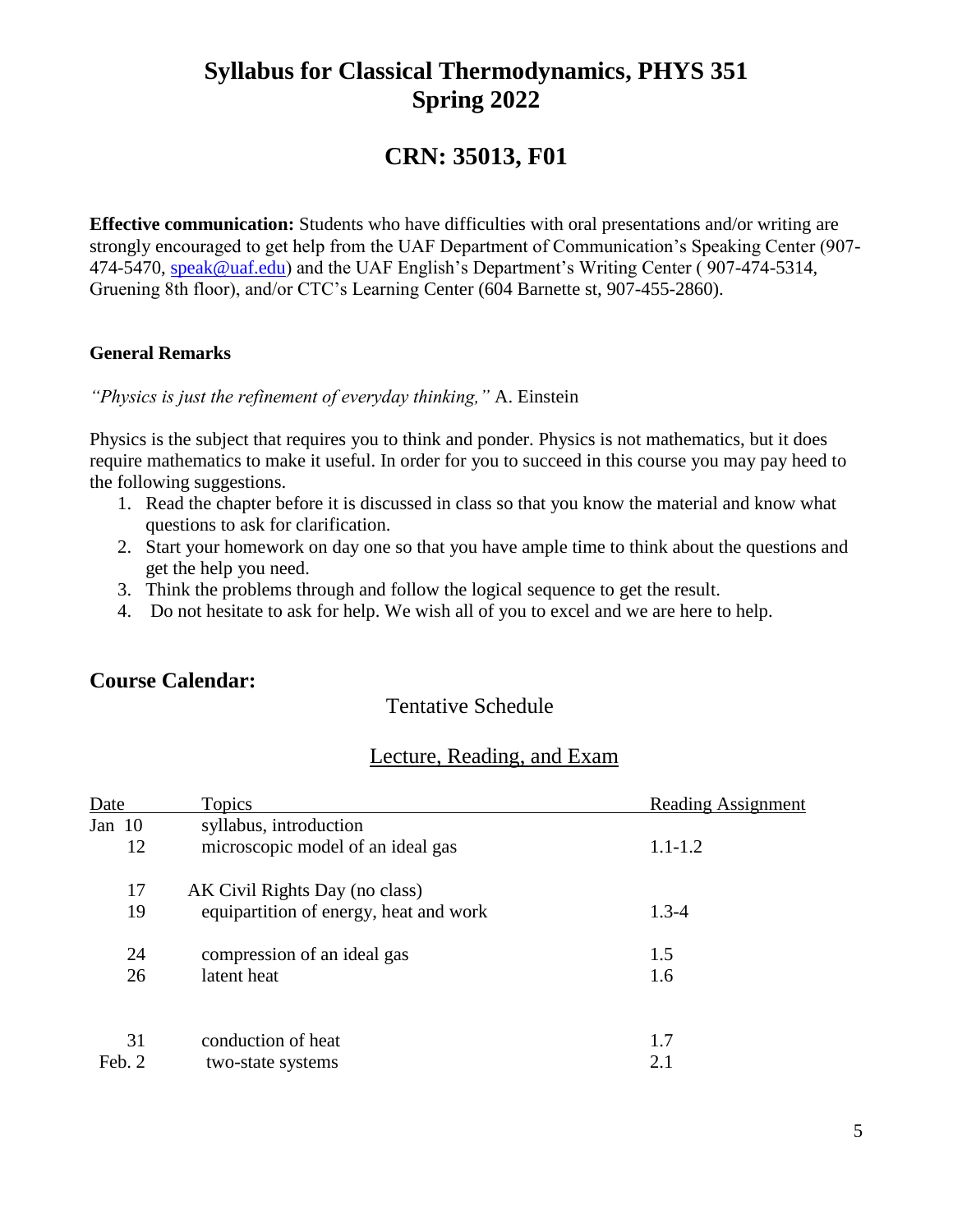# **CRN: 35013, F01**

| $\overline{7}$ | Einstein model of a solid                | 2.2 |  |
|----------------|------------------------------------------|-----|--|
| 9              | interacting systems                      | 2.3 |  |
|                |                                          |     |  |
|                |                                          |     |  |
| 14             | macroscopic systems                      | 2.4 |  |
| 16             | <b>Midterm I</b>                         |     |  |
|                |                                          |     |  |
| 21             | interacting ideal gases                  | 2.5 |  |
| 23             | entropy of mixing                        | 2.6 |  |
|                |                                          |     |  |
|                |                                          |     |  |
| 28             | temperature and heat                     | 3.1 |  |
| Mar.2          | macroscopic view of entropy              | 3.2 |  |
|                |                                          |     |  |
|                |                                          |     |  |
| $7 - 11$       | <b>Spring Break (no classes)</b>         |     |  |
|                |                                          |     |  |
| 14             | paramagnetism                            | 3.3 |  |
| 16             | analytical treatment of paramagnetism    | 3.3 |  |
|                |                                          |     |  |
|                |                                          |     |  |
| 21             | mechanical equilibrium and pressure      | 3.4 |  |
| 23             | chemical potentials                      | 3.5 |  |
|                |                                          |     |  |
| 28             | heat engines                             | 4.1 |  |
| 30             | refrigerators                            | 4.2 |  |
|                |                                          |     |  |
| Apr. 4         | real heat engine                         | 4.3 |  |
| 6              | <b>Midterm II</b>                        |     |  |
|                |                                          |     |  |
|                |                                          |     |  |
| 11             | real refrigerators                       | 4.4 |  |
| 13             | free energy and work                     | 5.1 |  |
|                |                                          |     |  |
|                |                                          |     |  |
| 18             | Gibbs free energy and chemical potential | 5.2 |  |
| 20             | phase transformations of pure substances | 5.3 |  |
|                |                                          |     |  |
|                |                                          |     |  |
| 25             | van der Waals equation                   | 5.3 |  |